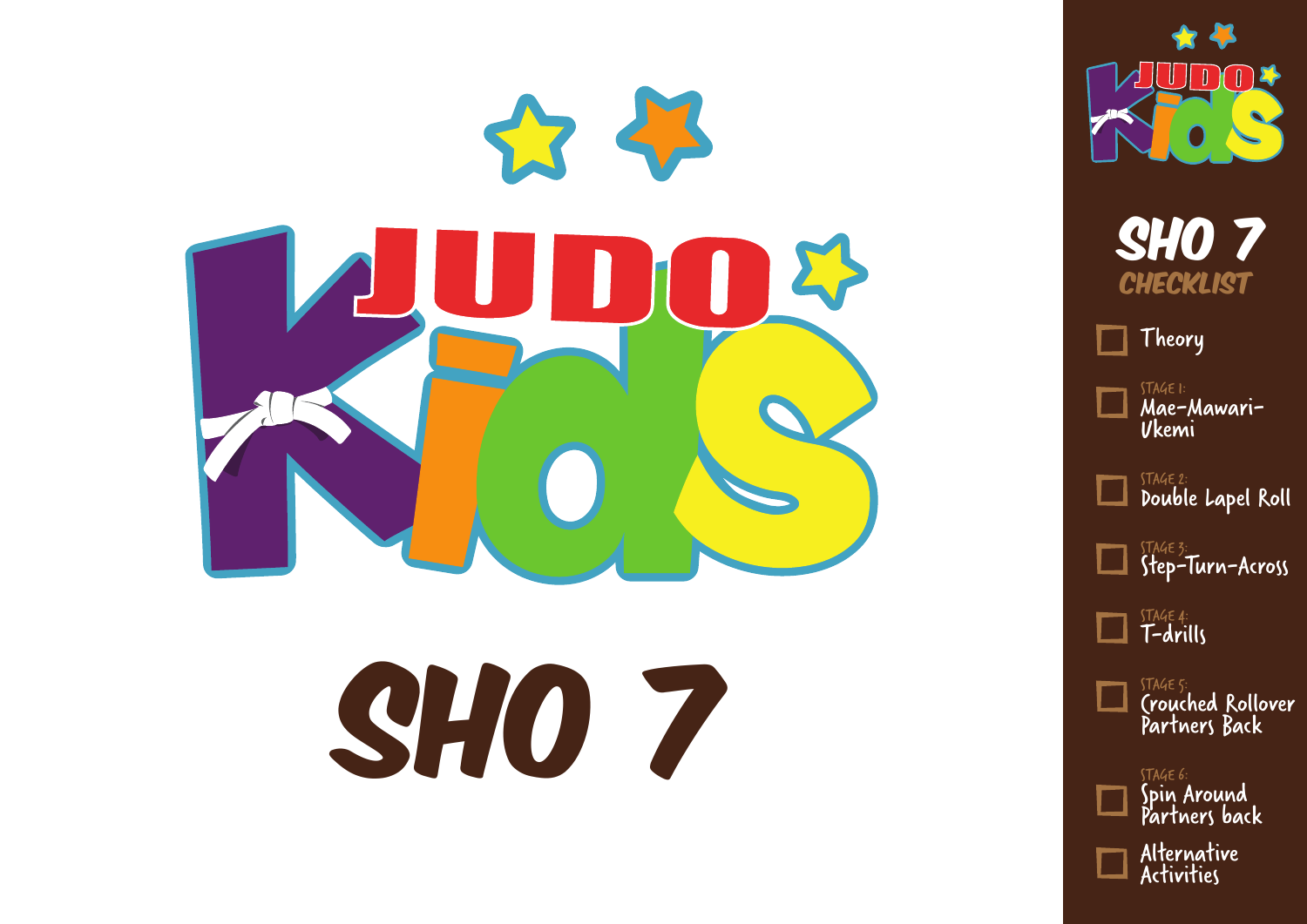

#### **TECHNICAL**

Previous technique recap – coaches choice Shows and the show of the show of the show of the Shows of the Shows of









STAGE 1: Mae-Mawari-

Ukemi

STAGE 2:  $\Box$ 

Double Lapel Roll

STAGE 3: Step-Turn-Across

STAGE 4: T-drills

> STAGE 5: Crouched Rollover Partners Back

STAGE 6: Spin Around Partners back Alternative Activities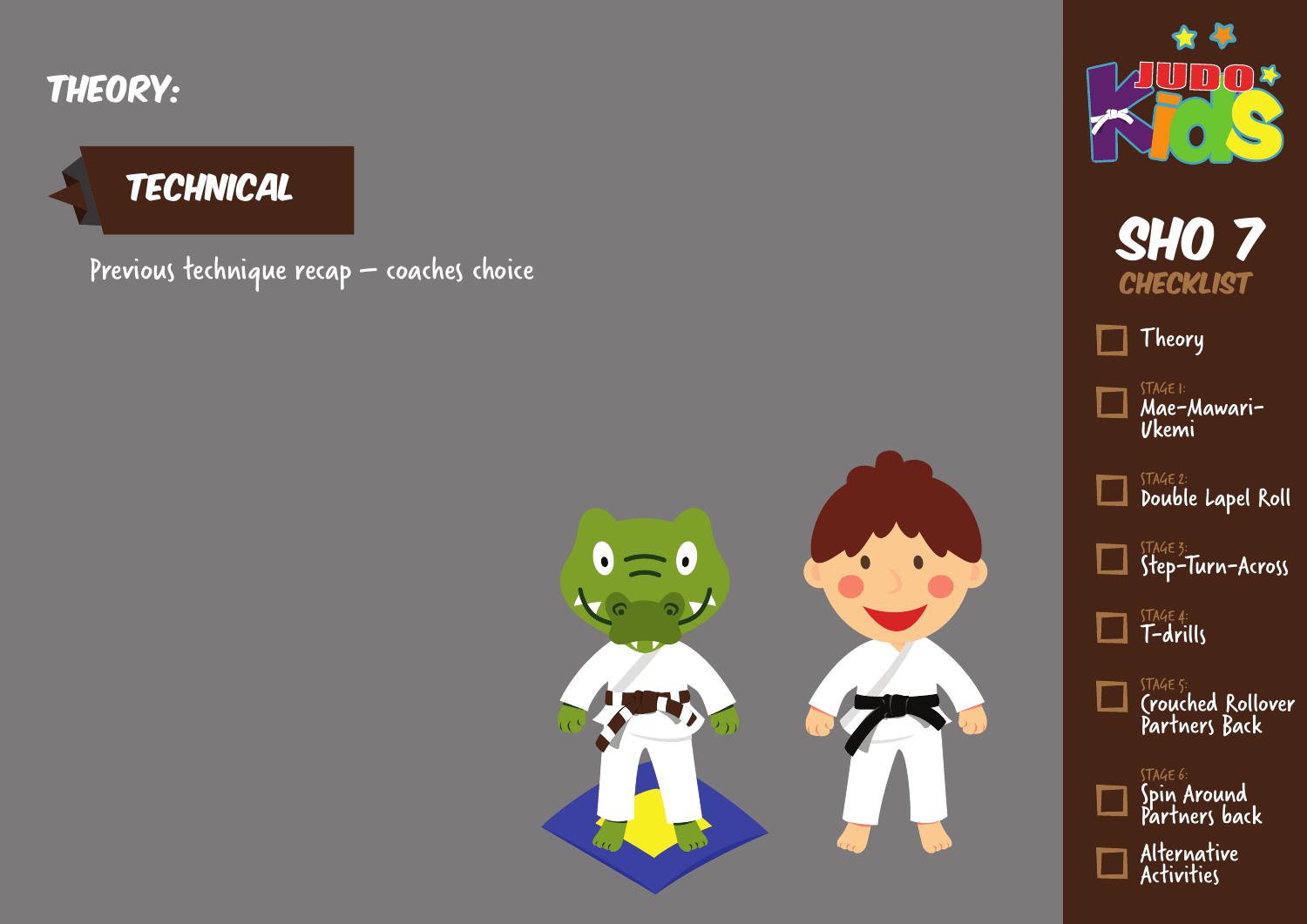

# STAGE 1: MAE - MAWARI - UKEMI

### Forward Rolling Breakfall:





**SHO 7 CHECKLIST** 

Theory

STAGE 1: Mae-Mawari-Ukemi

STAGE 2: Double Lapel Roll

> STAGE 3: Step-Turn-Across

STAGE 4: T-drills

> STAGE 5: Crouched Rollover Partners Back

STAGE 6: Spin Around Partners back Alternative Activities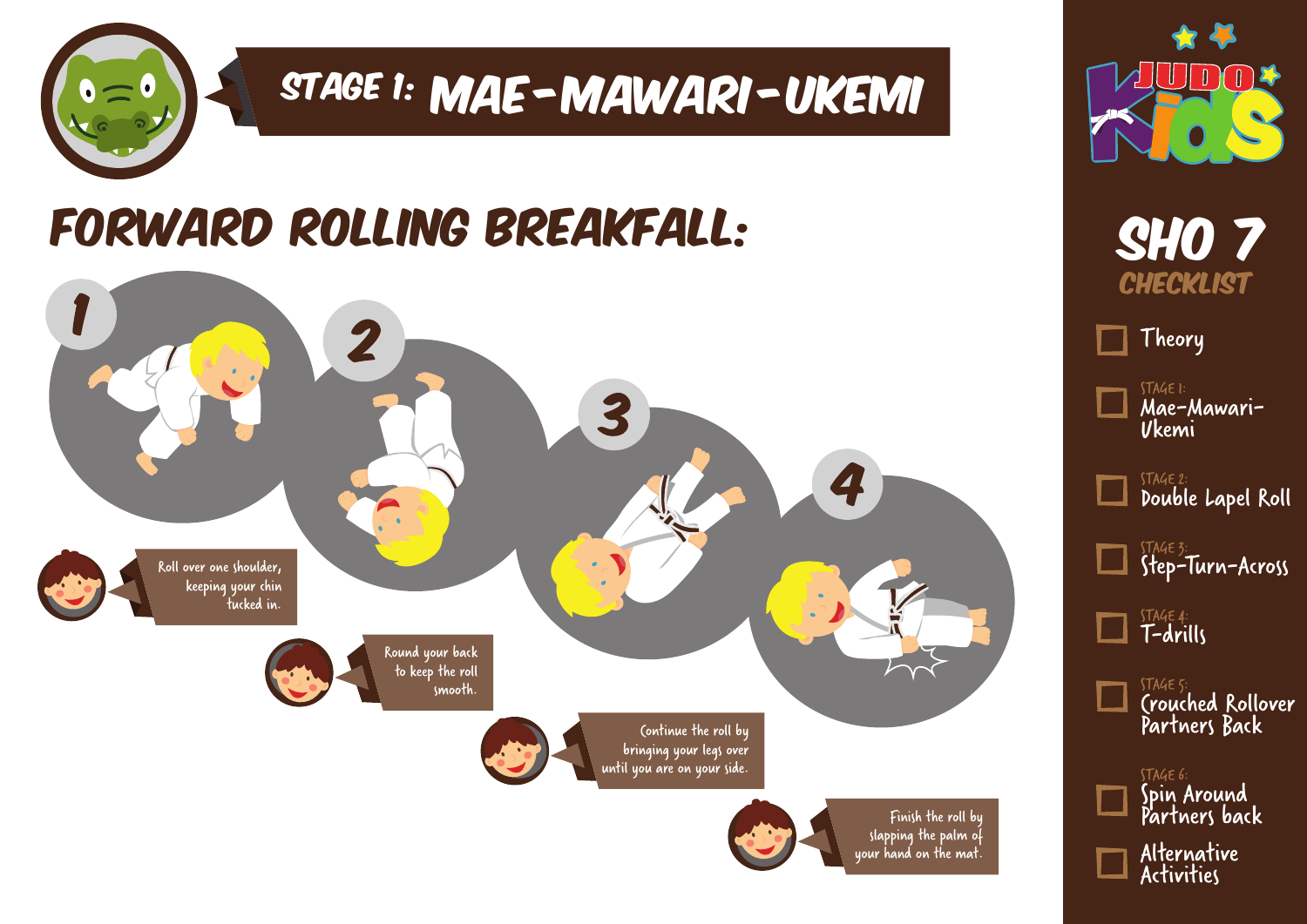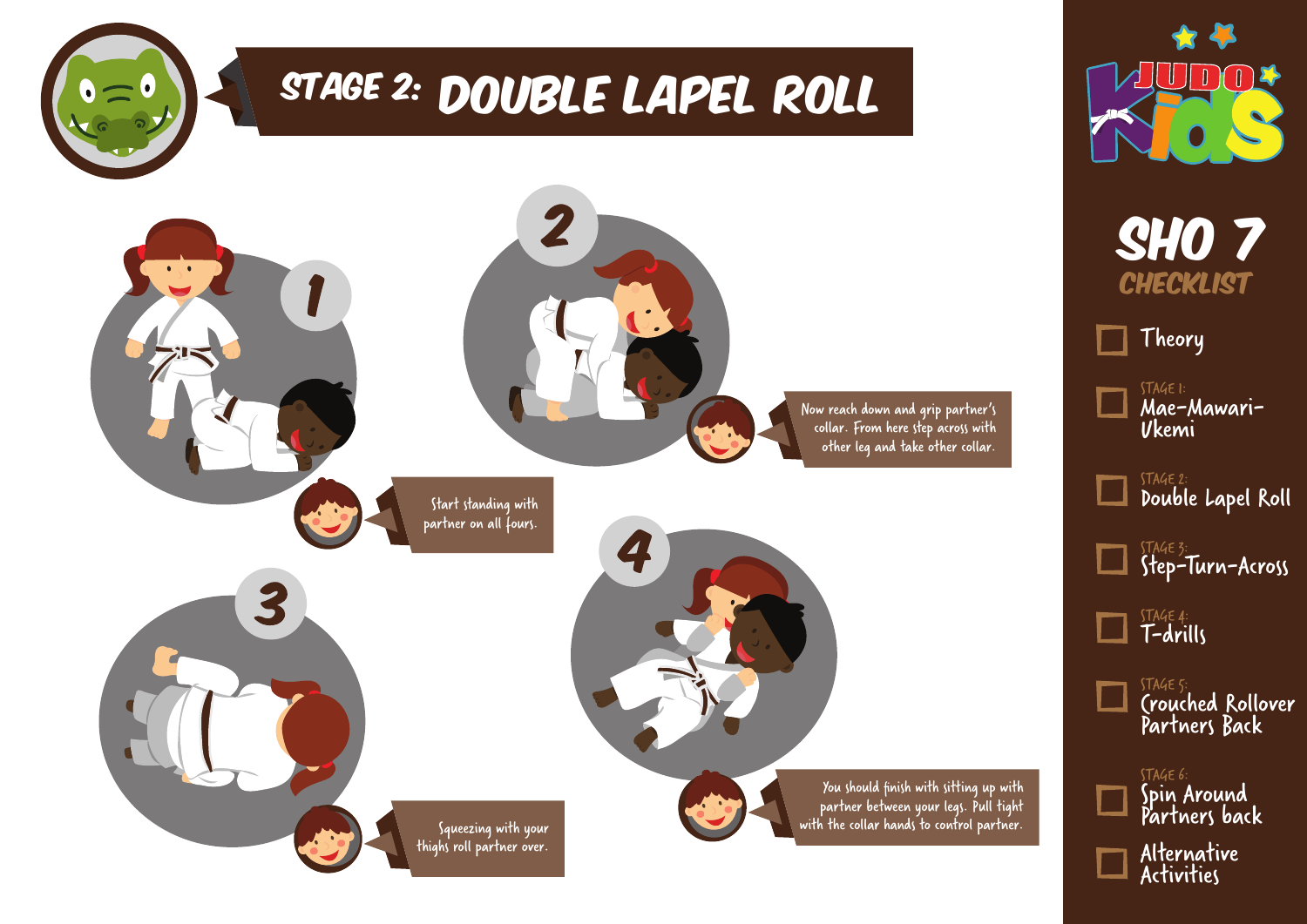





Alternative Activities

Keep good posture with head up during the steps. Repeat left and right until you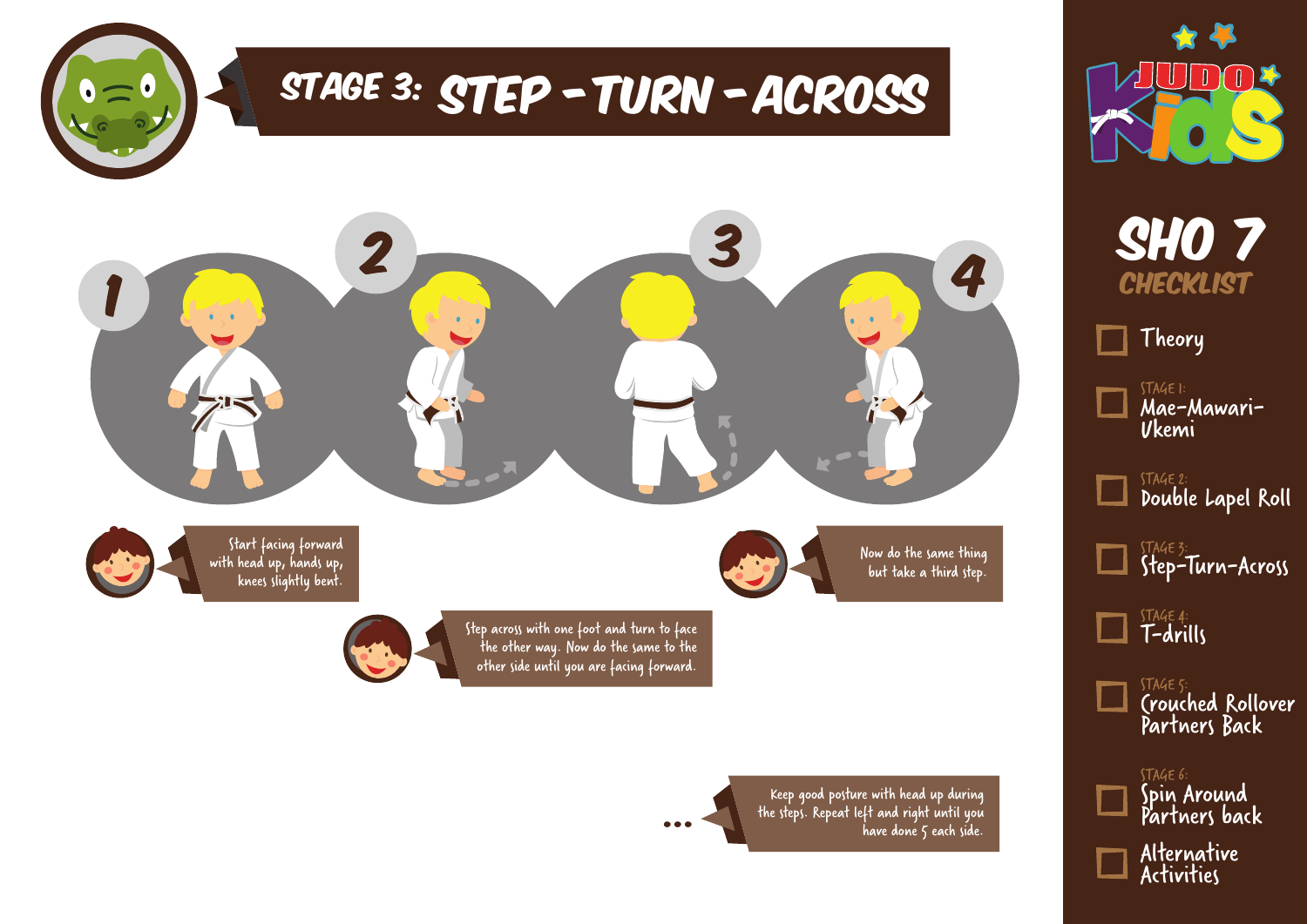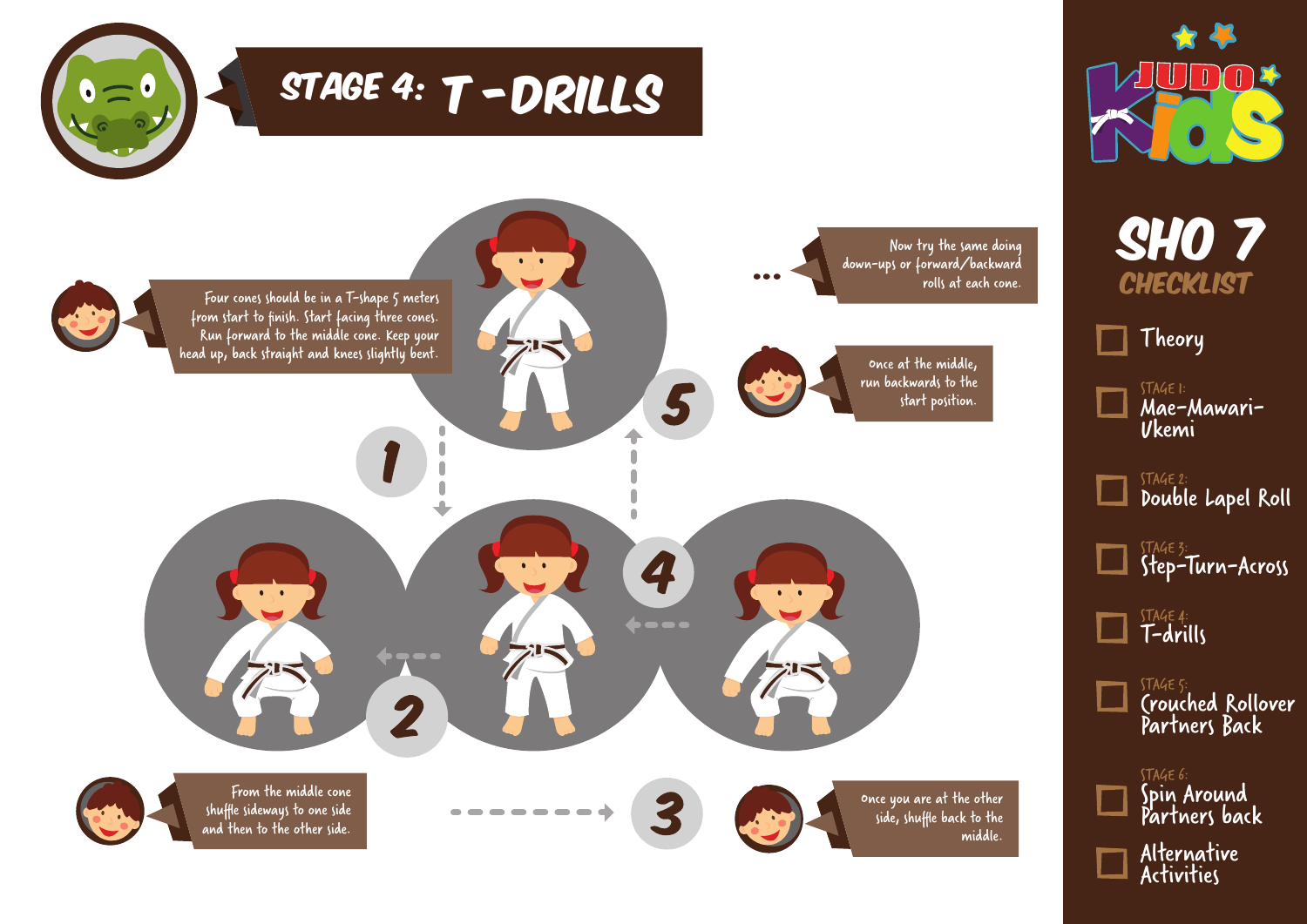

#### STAGE 5: CROUCHED ROLLOVER Partners Back





**SHO 7 CHECKLIST** 

Theory

STAGE 1: Mae-Mawari-Ukemi

STAGE 2: Double Lapel Roll

> STAGE 3: Step-Turn-Across

STAGE 4: T-drills

> STAGE 5: Crouched Rollover Partners Back

STAGE 6: Spin Around Partners back Alternative Activities